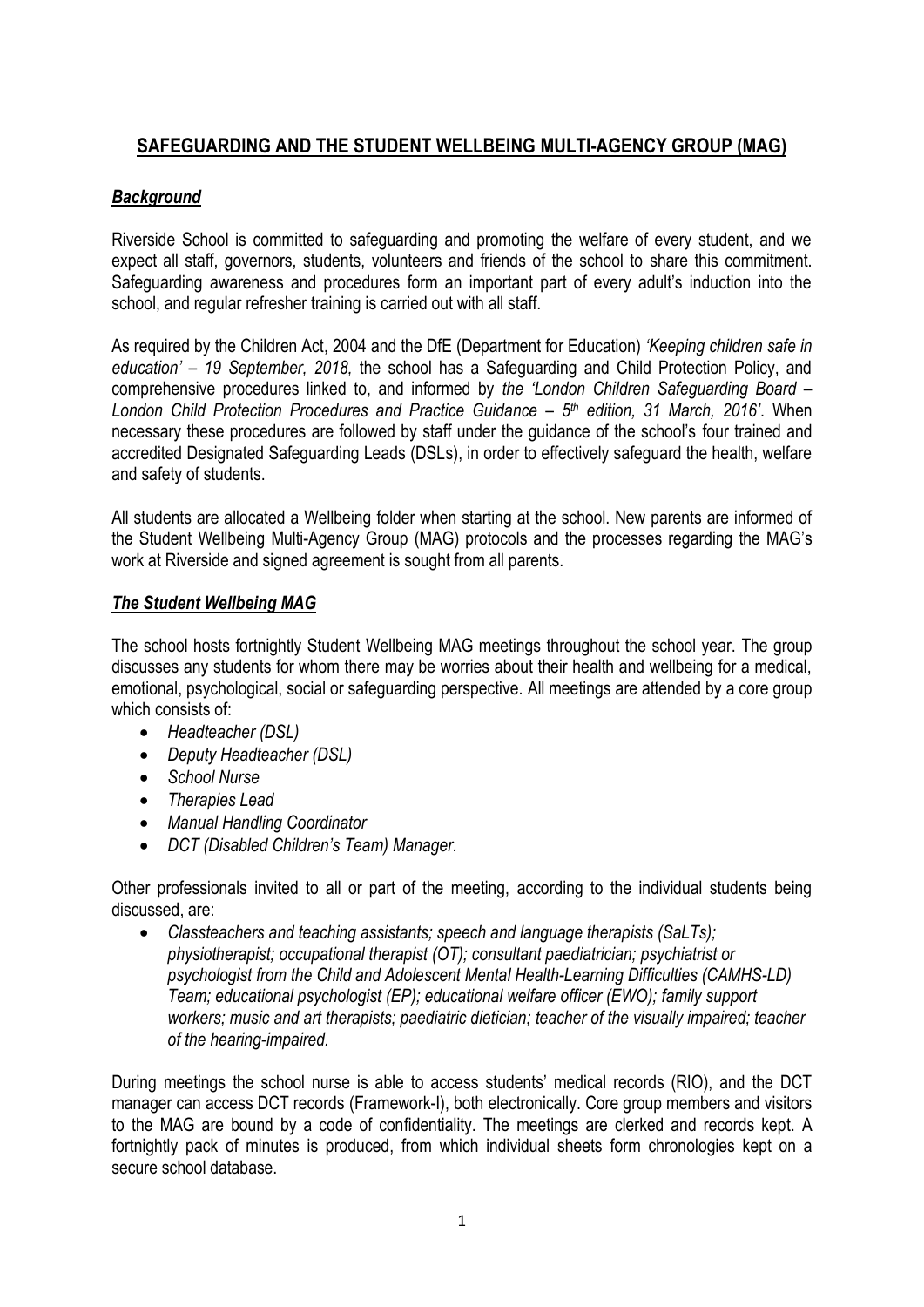The format of the meetings is based on the 'Signs of Safety' model. The MAG looks at three areas when thinking about students: *What are we worried about? What's working well? What needs to happen next?*

At the close of discussion, a safety score is given to the student. As the situation improves for students over time, they can proceed to a score of 10 in which case they are taken off the MAG list. (For some students it would not be safe to take them off the list due to the nature of their medical needs – these students need high levels of vigilance at all times). Each student's records from the fortnightly meetings are filed on a secure school database and forms their individual Chronology so that developments and progress can be monitored over time.

The aim of multi-agency working is to embed collaborative working through consistent communication channels, sharing skills and information. Further planned meetings for students/parents often occur as a result of Wellbeing MAG discussions – these are organised by the lead professional within the particular discipline. Should child protection issues arise from a Wellbeing MAG meeting, one of the school's DSLs will take these forward in line with established protocols and procedures.

All adults involved with the school have a duty of care to raise any queries or concerns they may have regarding any possible risk to students' safety or Wellbeing in or outside school. When there is a need to share a concern with social services, the social services Group involved will then decide on any action to be taken, including possible engagement of Health and/or Police authorities.

It is not the school's role to undertake investigations. We will always seek to work in partnership with parents, and try to ensure that they are fully informed of, and participate in, any action concerning their child. However, the welfare of the student will always be the paramount consideration in all cases.

To avoid unnecessary misunderstandings around this very sensitive area, we always ask parents to let us know about the cause/circumstances of any injury, (e.g. bruises, burns, scalds) or emotional upset, however minor, that any student may sustain outside school.

School staff or the school nurse may telephone home if there are unexplained issues and will need to be satisfied that there is no cause for concern. The school, in turn, will always let parents know when a child has had an accident/incident in school either by telephone or in the home/school book dependent on the circumstances. Written records are kept in school of all accidents and incidents.

\_\_\_\_\_\_\_\_\_\_\_\_\_\_\_\_\_\_\_\_\_\_\_\_\_\_\_\_\_\_\_\_\_\_\_\_\_\_\_\_\_\_\_\_\_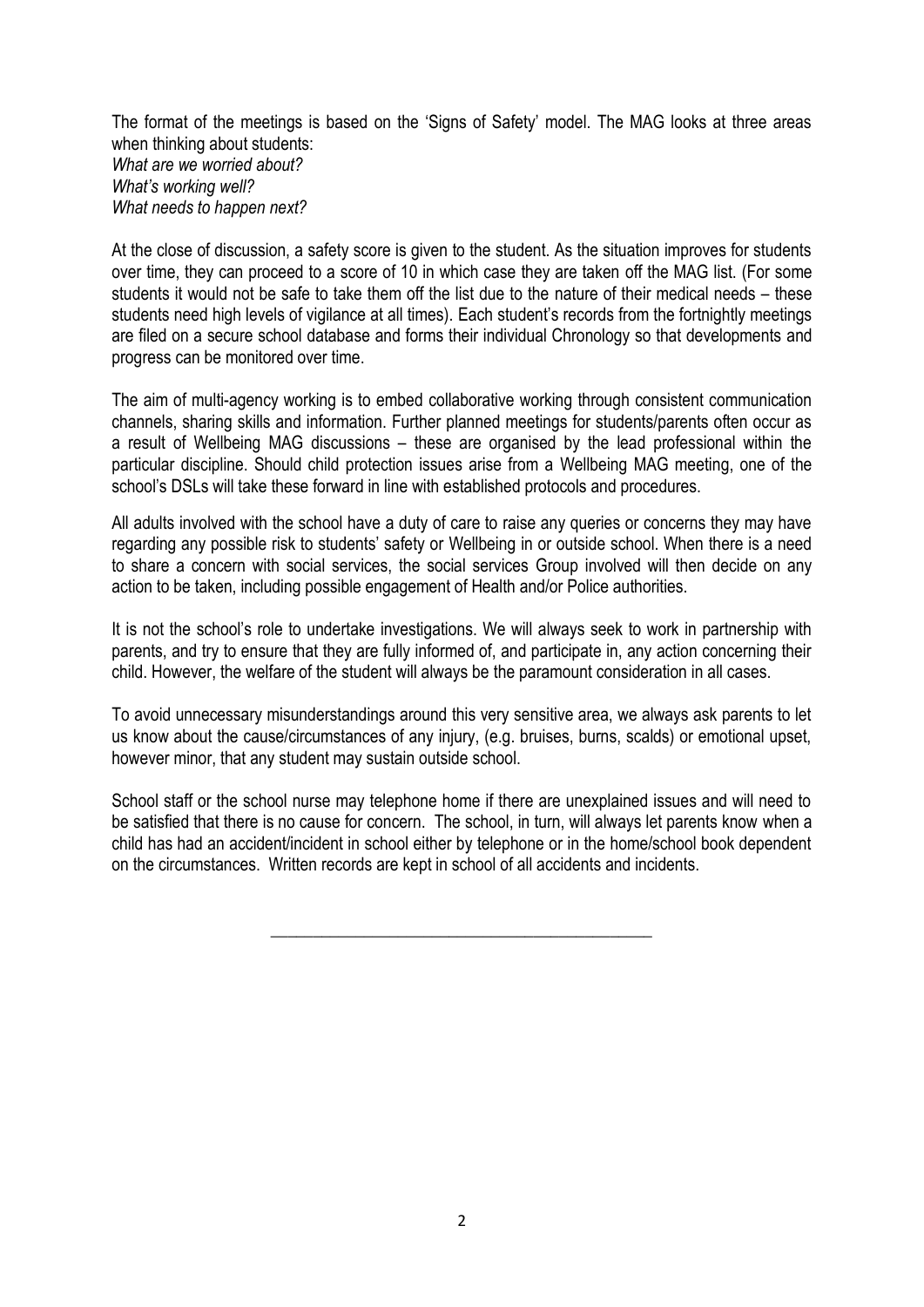

Year: .......................................

# **PROTOCOL FOR SERVICE DELIVERY THROUGH RIVERSIDE WELLBEING MULTI-AGENCY (MAG) MEETINGS**

This protocol sits alongside two other related documents, the *Protocol for Joint Working between Whittington Teaching Primary Care Trust and Special Schools in the London Borough of Haringey* and the *Purpose of the Link Social Worker to the Special Schools.*

- 1. Wellbeing MAG meetings are attended by combinations of the following professionals: Headteacher; Teachers; School Nurse; Consultant Paediatrician; Speech and Language Therapists (SALTs); Physiotherapist; Occupational Therapist; Teacher of the Visually Impaired; Teacher of the Hearing Impaired; Occupational Therapist; Paediatric Dietician; Child and Adolescent Mental Health-Learning Difficulties, (CAMHS – LD), psychiatrist and psychologist; Disabled Children's Team Manager; FABLE Family support worker.
- 2. All are bound by a code of confidentiality. Students from the Whittington Health Groups may also attend Wellbeing MAG meetings and are bound by the same code.
- 3. The fundamental principle within multi-agency working is to ensure a 'Team Around the Child' approach to the work, emphasising collaborative working through consistent communication channels, sharing skills and information.
- 4. New parents are informed of this protocol and the processes around multi-agency group working at Riverside and signed agreement is sought.
- 5. Further planned meetings for students/parents often occur as a result of Wellbeing MAG discussions – these are organised by the lead professional within the particular discipline.
- 6. Should child protection issues arise from a Wellbeing MAG meeting, one of the school's Designated Safeguarding Leads will take these forward in line with established protocols and procedures.

\_\_\_\_\_\_\_\_\_\_\_\_\_\_\_\_\_\_\_\_\_\_\_\_\_\_\_\_\_\_\_\_\_\_\_\_\_\_\_\_\_\_